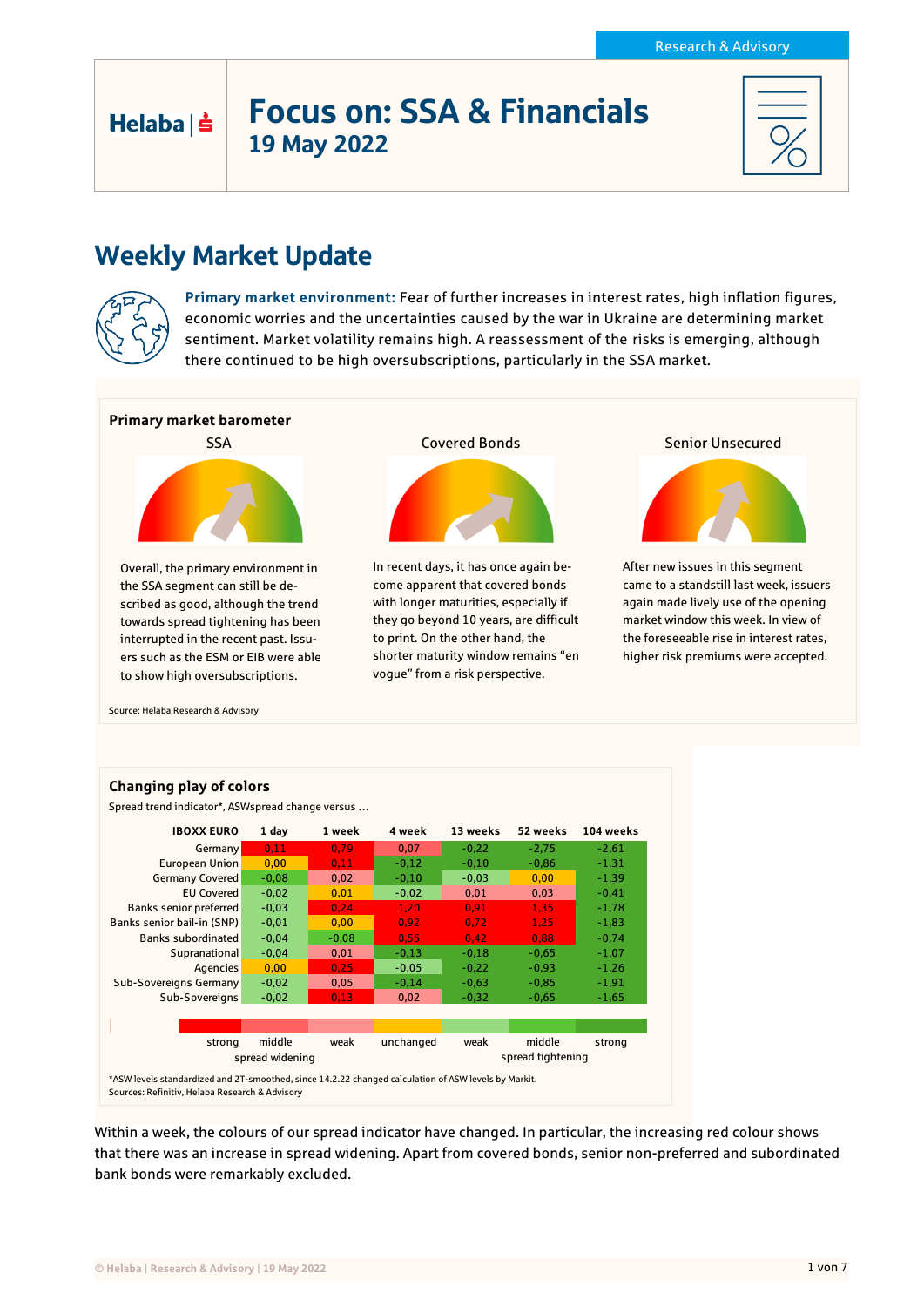**SSA** 

The SSA segment was dominated by the "E" names, ESM and EIB. Both issues met with brisk demand, so that the issues were oversubscribed 6.4 and 5.8 times respectively. The example of the Export-Import Bank of Korea showed that not every new issue is a sure self-runner. While the 2- and 3-year tranches were placed with slight oversubscriptions (1.2 and 1.3 times), a third issue with a 7-year maturity could not be printed. A corresponding attempt was aborted. Meanwhile, the federal state of Baden-Württemberg invited investors to a presentation of its green issuance programme (23 and 24 May). All in all, the recent dominant trend towards spread tightening has been interrupted, at least temporarily. **Outlook:** As in the entire bond market, risk aversion is also increasing somewhat in SSAs.

#### €-SSA-Benchmark-Issues week of 16 May 2022

| Coupon   | <b>Issuer</b>               | Rating<br>(M/S&P/F) | Volume $\epsilon$ | Tap | Maturity   | Launch-Spread<br>vs. Mid-Swaps | <b>ESG</b> | Launch     | Orderbook | 1st Spread-<br>Indication |
|----------|-----------------------------|---------------------|-------------------|-----|------------|--------------------------------|------------|------------|-----------|---------------------------|
| 1.000%   | <b>ESM</b>                  | Aa1 /AAA/AAA        | 2.000bn           |     | 23.06.2027 | $ms - 25 bps$                  |            | 16.05.2022 | 12.700bn  | ms - 22 area              |
| L.500%   | EIB                         | Aaa /AAA/AAA        | 4.000bn           |     | 15.06.2032 | $ms - 19 bps$                  |            | 17.05.2022 | 23.000bn  | ms - 17 area              |
| 3m€+100B | Export-Import Bank of Korea | Aa2 /AA/AA-         | 0.550bn           |     | 24.05.2024 | $ms + 15$ bps                  |            | 17.05.2022 | 0.650bn   | 3m€ +20 area              |
| 1.375%   | Export-Import Bank of Korea | Aa2 /AA/AA-         | 0.950bn           |     | 24.11.2025 | $ms + 20$ bps                  |            | 17.05.2022 | 1.200bn   | $ms + 25$ area            |
| n/a      | Export-Import Bank of Korea | Aa2 /AA/AA-         | cancelled         |     | 24.05.2029 | cancelled                      |            | 17.05.2022 | n/a       | $ms + 45$ area            |

Source: Bloomberg, Helaba DCM



# Covered Bonds

"Demand for covered bonds also declined. It is noticeable that investors are differentiating significantly more in the issues than was the case in the recent past. It should be emphasized, however, that ten covered bond issues with a volume of EUR 6.1 billion were completed this week alone, including two

*"This week's primary volume met with only moderate demand. This also left its mark on the secondary market. From a maturity of 5Y/6Y, the covered bond market is clearly tending towards weakness. Even longerdated green/social bonds, until recently a safe bank, are no longer a sure self-runner. The swap curves of the periphery continue to trade far too flat. Only demand at the short end continues and is very popular with investors. We are sticking to our cautious assessment". Assessments from the Helaba trading room*

green bonds (Unicredit Austria (Debut) and BPCE) as well as a social bond from Caffil (EUR 500 million, 12-year maturity). The example of Caffil shows that even an ESG label no longer necessarily ensures high demand: the book was comparatively small with a 1.4-fold oversubscription. On the one hand, the willingness of investors to

subscribe to maturities over 10 years is declining again. On the other hand, the issue was in competition with two sub-benchmark transactions (Raiffeisenverband Salzburg and the Canadian Equitable Bank). The very brisk primary activity this week is probably also to be seen in connection with the ECB's activity. Many issuers fear that the central bank will further reduce the purchase programme as of June. With a view to the secondary market, the slightly larger widening trend in peripheral spreads is currently noticeable (see chart). As an example, the development of the Spanish covered bond spreads is noteworthy. In this context, it is worth mentioning in our view that the most important reference interest rate for Spanish mortgages, the Euribor Hipotecario, climbed back into positive territory at the beginning of May for the first

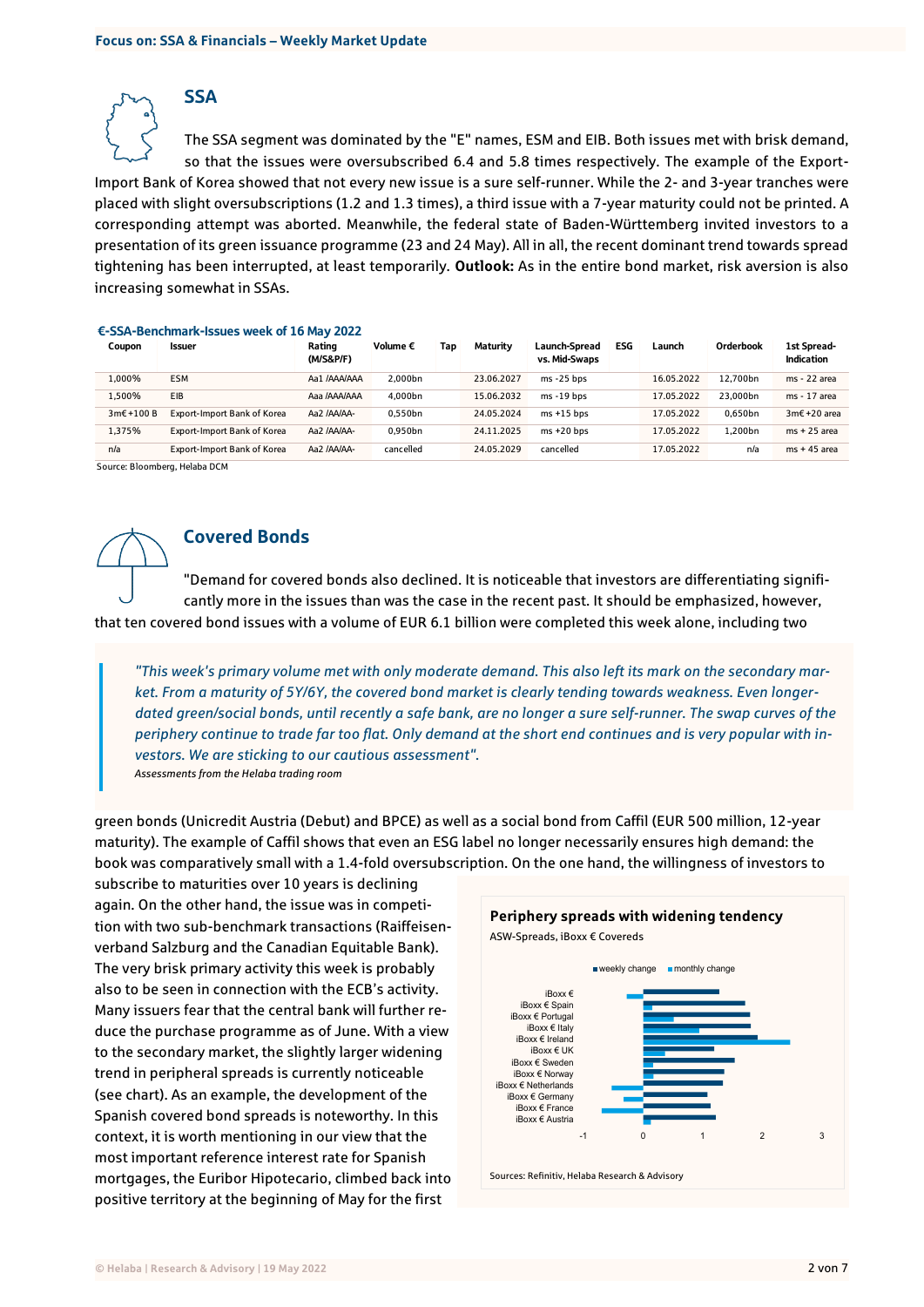time since 2016. In Spain, as in Italy, mortgage loans are mostly have variable interest rates, although this tends to change for new contracts.

| Coupon | Issuer                          | Rating<br>(M/S&P/F) | Volume € | Tap | Maturity   | <b>Launch-Spread</b><br>vs. Mid-Swaps | <b>ESG</b> | Launch     | Orderbook | 1st Spread-<br><b>Indication</b> |
|--------|---------------------------------|---------------------|----------|-----|------------|---------------------------------------|------------|------------|-----------|----------------------------------|
| 1.500% | Raiffeisen Bank International A | Aa1 /-/-            | 0.500bn  |     | 24.05.2027 | $ms + 23 bps$                         |            | 16.05.2022 | 1.300bn   | $ms + 25$ area                   |
| 1,500% | UniCredit Bank Austria AG       | Aaa $I-I$ -         | 0.500bn  |     | 24.05.2028 | $ms + 6 bps$                          | ✓          | 17.05.2022 | 1,300bn   | $ms + 10$ area                   |
| 1,625% | Achmea Bank N.V.                | $- IAA$ A/-         | 0.500bn  |     | 24.05.2029 | $ms + 11 bps$                         |            | 17.05.2022 | 0,790bn   | $ms + 13$ area                   |
| 1,750% | <b>BPCE SFH</b>                 | Aaa /AAA/-          | 1.000bn  |     | 27.05.2032 | $ms + 9 bps$                          | ✓          | 17.05.2022 | 1,950bn   | $ms + 13$ area                   |
| 1,500% | <b>HSBC Bank Canada</b>         | Aaa /-/AAA          | 1,000bn  |     | 15.09.2027 | $ms + 13 bps$                         |            | 17.05.2022 | 1,100bn   | $ms + 13$ area                   |
| 1,750% | Banco de Sabadell SA            | Aa1 /-/-            | 1.000bn  |     | 30.05.2029 | $ms + 16 bps$                         |            | 18.05.2022 | 1,150bn   | $ms + 18$ area                   |
| 1,375% | Hamburg Commercial Bank AG      | $A2$ /-/-           | 0.500bn  |     | 27.05.2025 | $ms + 22 bps$                         |            | 18.05.2022 | 0,625bn   | $ms + 23$ area                   |
| 1,875% | CaFFiL                          | Aaa /AA+/-          | 0,500bn  |     | 25.05.2034 | $ms + 12 bps$                         | ✓          | 18.05.2022 | 0,700bn   | $ms + 14$ area                   |
| 1,500% | Raiffeisenverband Salzburg      | Aaa /-/-            | 0,300bn  |     | 25.05.2027 | $ms + 11 bps$                         |            | 18.05.2022 | 0,470bn   | $ms + 13$ area                   |
| 1.375% | Equitable Bank                  | - <i>I-I</i> AA     | 0.300bn  |     | 27.05.2025 | $ms + 20 bps$                         |            | 18.05.2022 | 0.300bn   | $ms + 20$ area                   |

#### €-Covered Bond-Benchmark-Issues week of 16 May 2022

Source: Bloomberg, Helaba DCM



### Senior Unsecured

The primary market for senior unsecured bank bonds has recently picked up surprisingly strongly. After issuance activity had come to a standstill last week due to the significant widening of spreads for the bonds, activity was recently boosted by the tightening of synthetic indices in conjunction with the incipient stabilization of secondary market spreads. This week, a volume of around EUR 10.7 bn has already been issued, albeit at spreads that are markedly up since the beginning of the year due to the unsettled market environment. With the attractive risk premiums on offer and still relativley short maturities, a broader investor base is also making a determined grab.

**Outlook:** The transaction pipeline is well filled, which is mainly due to the high maturities, high regulatory requirements for bail-in capital and, last but not least, the upcoming voluntary repayments of the ECB's targeted longerterm refinancing operations (TLTRO III). However, the market environment has noticeably deteriorated again since Wednesday afternoon, but issuers will continue to make use of opening market windows for transactions against the backdrop of foreseeable rising interest rates.

*"Despite increasing investors' interest, also from the real money accounts, it was a quiet and cautious secondary market week. The sell-off phase may have been interrupted, but the current flashpoints remain unchanged in the minds of investors. Ongoing attractive entry opportunities with yields above 3.25 % are used only hesitantly. The wait for further new issues is continuing and is leading to restraint on the secondary markets".*

*Assessments from the Helaba trading room*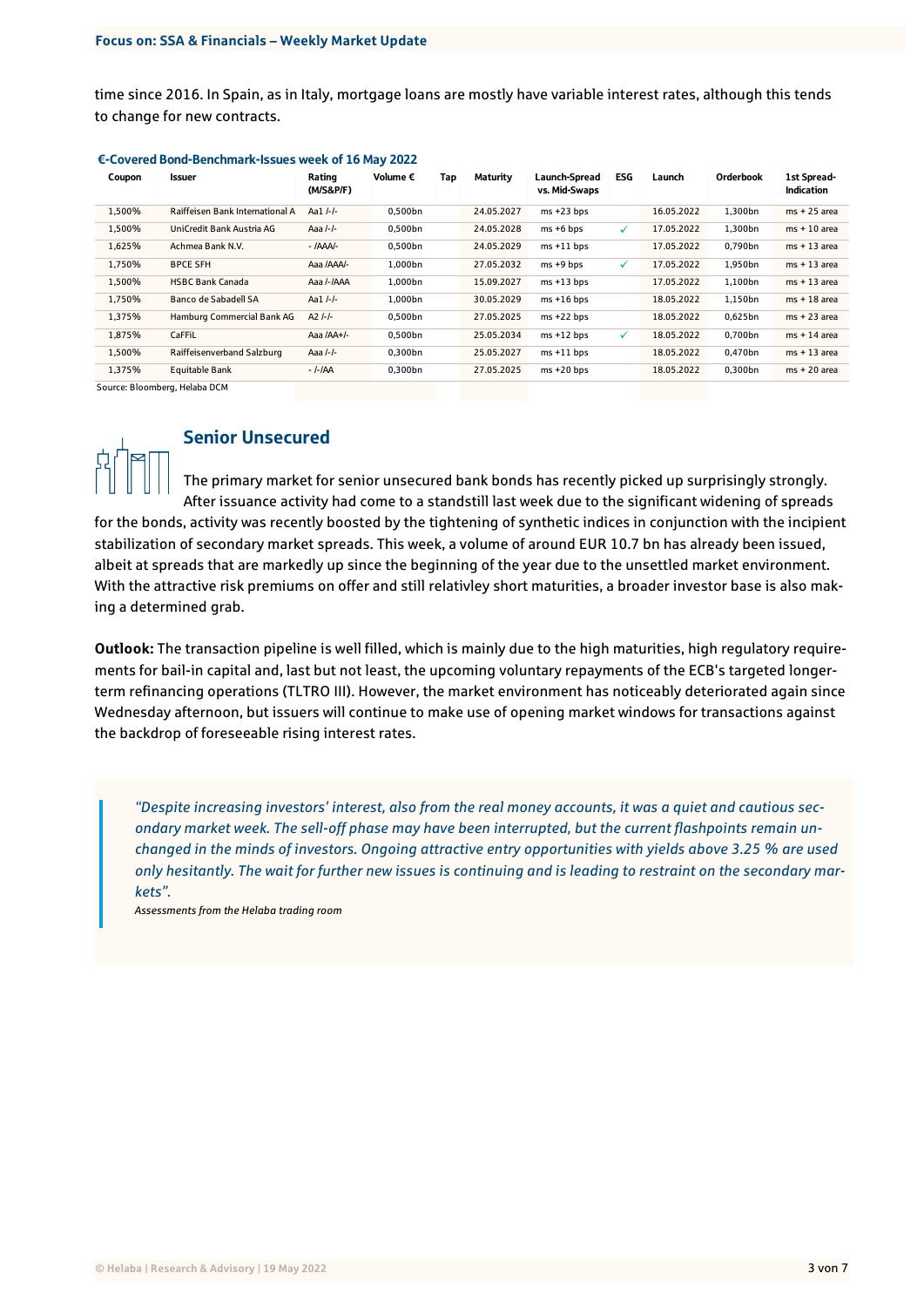### **Focus on: SSA & Financials – Weekly Market Update**

#### €-Senior Preferred-Benchmark-Issues week of 16 May 2022

| Coupon                        | <b>Issuer</b>           | Rating<br>(M/S&P/F) | Volume $\epsilon$ | Tap | Maturity   | Launch-Spread<br>vs. Mid-Swaps | <b>ESG</b> | Launch     | Orderbook | 1st Spread-<br><b>Indication</b> |
|-------------------------------|-------------------------|---------------------|-------------------|-----|------------|--------------------------------|------------|------------|-----------|----------------------------------|
| 2.125%                        | National Australia Bank | Aa3 $IAA-I$ -       | L.000bn           |     | 24.05.2028 | $ms + 72 bps$                  |            | 17.05.2022 | 2.350bn   | $ms + 95$ area                   |
| 2.100%                        | Swedbank AB             | Aa3 $IA+IAA-$       | L.000bn           |     | 25.05.2027 | $ms + 70$ bps                  |            | 18.05.2022 | 1.550bn   | $ms + 90$ area                   |
| 1.750%                        | <b>BBVA</b>             | $A3/A-A-$           | L.250bn           |     | 26.11.2025 | $ms + 60 bps$                  |            | 18.05.2022 | 1.850bn   | $ms + 80$ area                   |
| $3m\epsilon + 100B$           | <b>BBVA</b>             | $A3/A-A-$           | 0.500bn           |     | 26.11.2025 | $ms + 64$ bps                  |            | 18.05.2022 | 0.500bn   | 3m€ +80 area                     |
| 3.375%                        | BPER Banca S.p.A.       | Ba3/-/BB+           | 0.500bn           |     | 30.06.2025 | $ms + 245$ bps                 |            | 18.05.2022 | 0.850bn   | ms + 265 area                    |
| Course, Bloomborn, Holsha DCM |                         |                     |                   |     |            |                                |            |            |           |                                  |

Source: Bloomberg, Helaba DCM

#### €-Senior Non-Preferred-Benchmark-Issues week of 16 May 2022

| Coupon | <b>Issuer</b>         | Rating<br>(M/S&P/F) | Volume € | Tao | Maturity   | Launch-Spread<br>vs. Mid-Swaps | ESG | Launch     | Orderbook | 1st Spread-<br>Indication |
|--------|-----------------------|---------------------|----------|-----|------------|--------------------------------|-----|------------|-----------|---------------------------|
| 2.500% | Nordea Bank Abp       | A3 /A/AA-           | L.000bn  |     | 23.05.2029 | $ms + 105$ bps                 |     | 16.05.2022 | 2.100bn   | ms + 125 area             |
| 2.125% | ING Groep N.V.        | Baa $1/A$ -/A+      | .500bn   |     | 23.05.2026 | $ms + 110 bps$                 |     | 16.05.2022 | 3.000bn   | ms + 135 area             |
| 3.250% | Deutsche Bank AG      | Baa2/BBB-/BBB       | 0.500bn  |     | 24.05.2028 | $ms + 193$ bps                 |     | 17.05.2022 | 3.000bn   | ms + 215 area             |
| 2.750% | <b>BNP Paribas SA</b> | Baa $1/A$ -/A+      | .500bn   |     | 25.07.2028 | $ms + 137 bps$                 |     | 18.05.2022 | 3.500bn   | ms + 160 area             |

Source: Bloomberg, Helaba DCM



### Short news

5/19 **Brexit and banks**: An exercise by the European Central Bank (ECB), known as "desk mapping," found that some of the world's biggest banks haven't moved enough senior staff into the European Union after Brexit. The ECB will likely urge banks to relocate more senior roles into the EU or take other measures that strengthen local management, people familiar with the process heard by **[Bloomberg](https://www.bloomberg.com/news/articles/2022-05-18/global-banks-need-more-top-staff-in-eu-ecb-s-desk-mapping-finds?utm_source=google&utm_medium=bd&cmpId=google&utm_source=European+Banking+Federation+newsletters+and+updates&utm_campaign=523d799774-EMAIL_CAMPAIGN_2018_04_25_COPY_01&utm_medium=email&utm_term=0_088668d33b-523d799774-80222235&mc_cid=523d799774&mc_eid=e43c99b57d)** said.

5/19 **Banks in Russia**: Société Générale closed the sale of Russian unit Rosbank and its insurance businesses in the country to Interros Capital amid Russia's ongoing invasion of Ukraine. SocGen said the **[sale](https://www.societegenerale.com/sites/default/files/documents/2022-05/2022-05-18-Press-release-Societe-Generale.pdf)** will lead to a net loss of roughly €3.2 billion, which will reflect in its second-quarter financial statements, and a residual impact of roughly 7 Bp. on its capital ratio from the transaction.

5/18 **ECB and Ukraine war**: Faced with clouded economic prospects in the wake of the ongoing Ukraine conflict, the ECB urges banks to be prudent, Reuters reported. The European Central Bank's top banking supervisor, Andrea Enria, told the newspaper "Repubblica" on Wednesday that the institutions have been called upon to put their expectations to the test.

5/18 **Corporate lending**: According to a study by research house Barkow, demand for corporate loans in February 2022 picked up more strongly than at any time since the financial crisis, as reported by **[Börsenzeitung](https://www.boersen-zeitung.de/banken-finanzen/die-nachfrage-nach-unternehmenskrediten-springt-96c3f964-d5c4-11ec-91db-7926653cc795)**. According to the authors, this should be primarily driven by the imminent rise in interest rates.

5/16 **European Green Bond Standard**: In the Committee on Economic and Monetary Affairs, the Members of the European Parliament adopted their negotiating position on the regulation on "European Green Bonds" (EUGBs). The text contains numerous changes compared to the Commission proposal and is significantly stricter. **Our assessment**: Ahead of the trilogue negotiations starting in the coming weeks the Parliament is signalling with the proposal, that there should be only one way forward for EUGBs: a gold standard that better regulates the entire green bond market, instead of just introducing the EuGB label and that reduces so-called "green washing". (see our publication "[European banks: Activities becoming ever greener](https://www.helaba.de/blueprint/servlet/resource/blob/docs/585198/e40c2a99cdb2cb7831edea202d65ae40/european-banks-20220504-en-data.pdf)", dated 29 April 2022)

5/17 **EBA with report on NPLs**: The European Banking Authority (EBA) published its **[peer review](https://www.eba.europa.eu/eba-publishes-peer-review-management-non-performing-exposures)** of how prudential and consumer protection authorities supervise the management of non-performing exposures (NPE) by institutions. The EBA has not identified any significant concerns regarding the supervision practices but makes some general recommendations for further improvements.

5/16 **S&P Global Ratings with outlook for European banks:** .Europe's 13 global systemically important banks are expected to post "solid but unspectacular" results in 2022 and 2023, according to S&P Global Ratings. This is due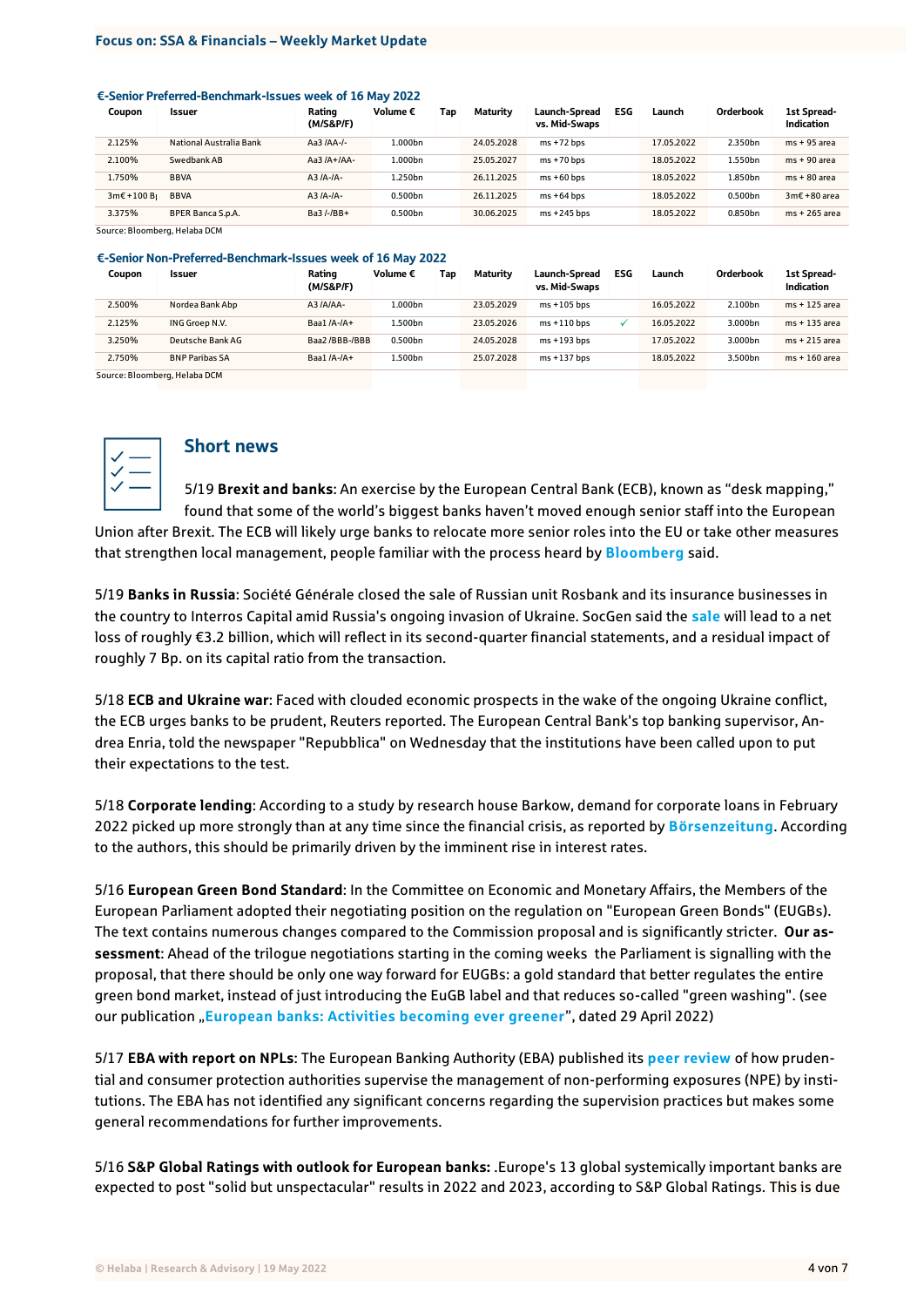to the banks' geographic and business diversification, their coming through COVID-19 largely unscathed and their having adequate buffers in place.

5/15 **Banks' activities in Russia**: Both UniCredit and Citigroup are looking at potential asset swaps with financial companies in Russia to avoid incurring hefty losses on their local operations as they aim to exit the country, the **[Financial Times](https://www.ft.com/content/1ec40480-5e84-46c6-8e78-0152b0d51fe9)** reported, citing people with knowledge of the matter.

| Market data (current*, vs. 1 week, vs. 4 weeks) |  |
|-------------------------------------------------|--|
|-------------------------------------------------|--|

| E-STOXX 600 Banks        |        | 87.25 3.47% | -3.78%           | iBoxx € Cov. Germany*          | $-1.02$ |                         | $0.19 - 1.94$   | iTraxx Senior Financial  |             | 106,4 2,70% 21,48% |
|--------------------------|--------|-------------|------------------|--------------------------------|---------|-------------------------|-----------------|--------------------------|-------------|--------------------|
| 10J-Yield                | 1.01   | 0.01        | 0.15             | iBoxx € Cov. Bonds*            | 4.68    |                         | $0.33 - 1.85$   | iBoxx € Supranational    | 103.8 0.84% | -0,97%             |
| Swap 10J                 | 1.74   | $-0.04$     | 0.18             | iBoxx $\epsilon$ Banks PS      |         | $91,94 -0,01\% -1,34\%$ |                 | iBoxx € Agencies         | 97.7 0.19%  | $-0,66\%$          |
| iBoxx $\epsilon$ Germany | 101.59 |             | $-0.1\% -1.2\%$  | iBoxx Banks NPS                | 94.02   |                         | $0.3\% -1.8\%$  | iBoxx € Sub-Sov. Germany | 99,0 0,56%  | $-0.65\%$          |
| iBoxx€EU                 | 101.04 |             | $0.99\% -1.29\%$ | iBoxx Banks Subordinated 84,84 |         |                         | $0,41\%$ -2,27% | iBoxx € Sub-Sovereian    | 97.4 0.53%  | $-1.12\%$          |

\* Closing prices from the previous day Sources: Refinitiv, Helaba Research & Advisory, \* ASW-Spreads

### **Leisure tip for the weekend: Japan-Days Düsseldorf**



With the slogan "Together for Peace and Friendship", the unique Japan Day will take place in Düsseldorf on 21 May 2022. Guests can expect a diverse range of music, dance, sports and culinary delights as well as numerous information and hands-on tents along the Rhine promenade.

Traditional Japan as well as modern Japanese pop culture and typical sports will be presented on three stages. Finally, the spectacular fireworks on the Rhine can be enjoyed in the late evening.

More information: **[Japan-Days Düsseldorf](https://www.japantag-duesseldorf-nrw.de/en)**

Do you have ideas for leisure tips? We would be happy to receive your suggestions at **[research@helaba.de](mailto:research@helaba.de)**. Source: **<https://www.japantag-duesseldorf-nrw.de/en>**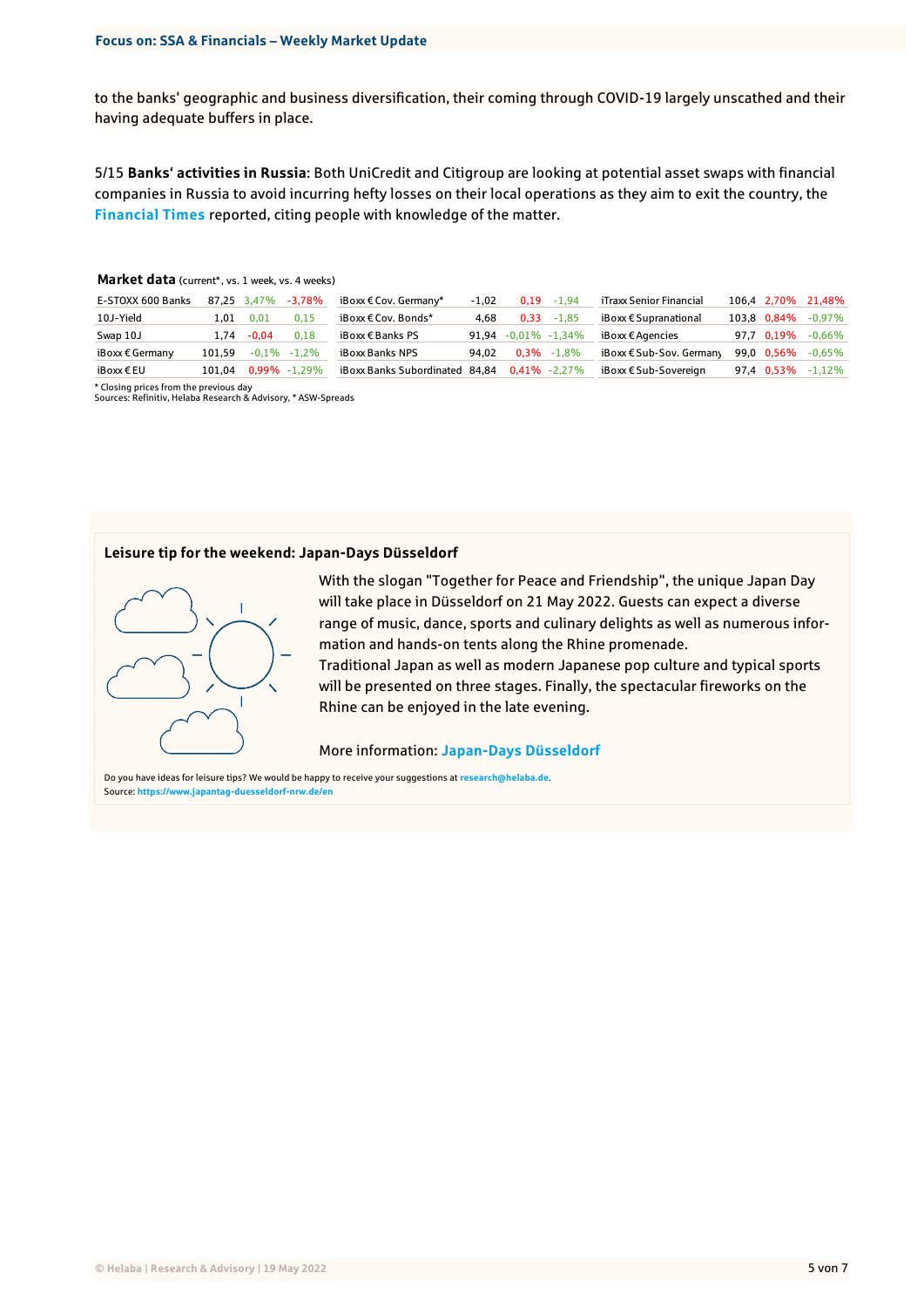# Chartbook SSA, Covered Bonds, Senior Unsecured